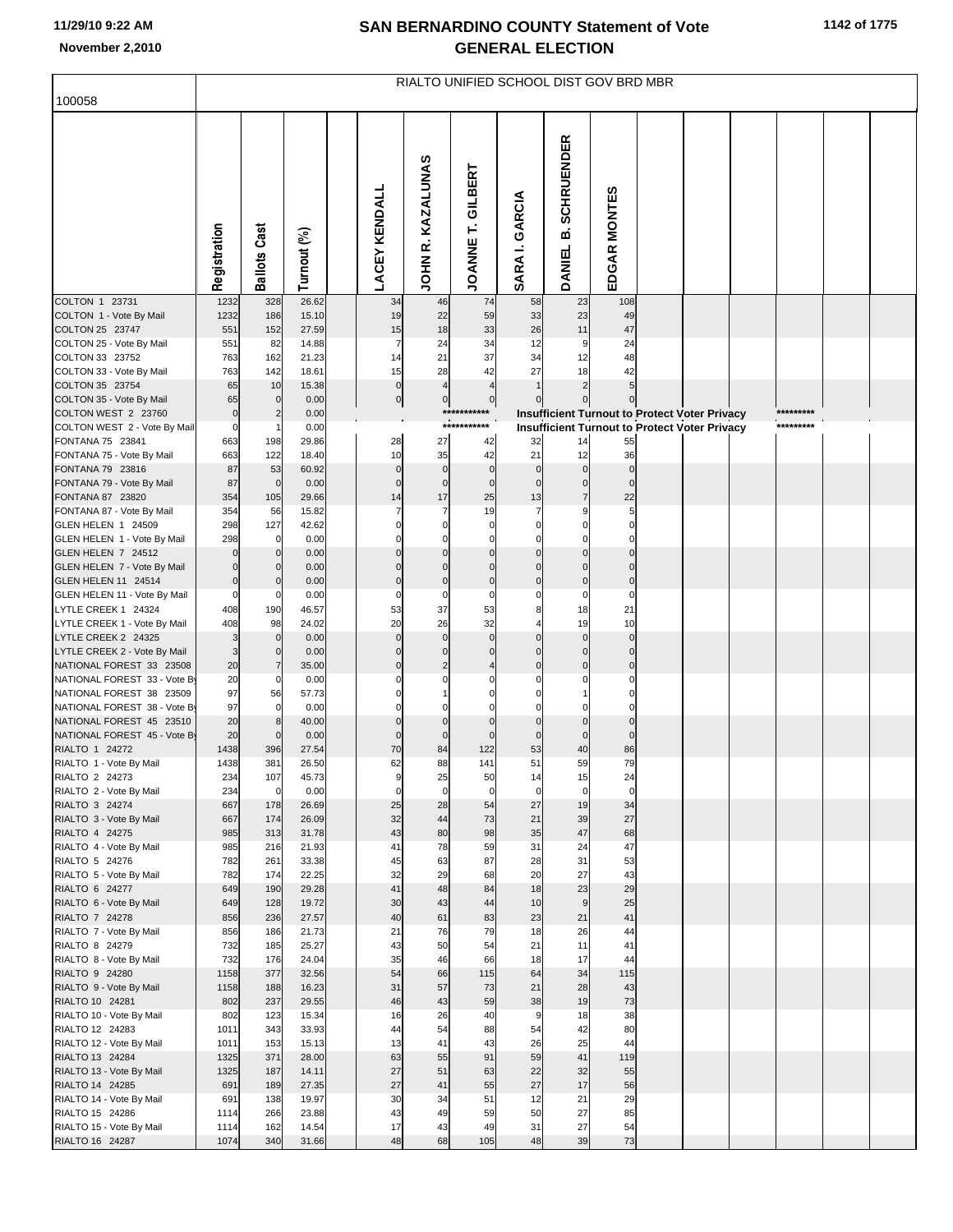## **SAN BERNARDINO COUNTY Statement of Vote November 2,2010 GENERAL ELECTION**

| 100058                                                 | RIALTO UNIFIED SCHOOL DIST GOV BRD MBR |                     |                |  |                      |                             |                        |                   |                                                      |                   |  |  |  |           |  |
|--------------------------------------------------------|----------------------------------------|---------------------|----------------|--|----------------------|-----------------------------|------------------------|-------------------|------------------------------------------------------|-------------------|--|--|--|-----------|--|
|                                                        |                                        |                     |                |  |                      |                             |                        |                   |                                                      |                   |  |  |  |           |  |
|                                                        | Registration                           | <b>Ballots Cast</b> | Turnout (%)    |  | <b>LACEY KENDALL</b> | R. KAZALUNAS<br><b>NHOL</b> | <b>JOANNET.GILBERT</b> | GARCIA<br>SARA I. | <b>SCHRUENDER</b><br>മ<br><b>DANIEL</b>              | EDGAR MONTES      |  |  |  |           |  |
| RIALTO 16 - Vote By Mail<br>RIALTO 17 24288            | 1074<br>973                            | 212<br>277          | 19.74<br>28.47 |  | 30<br>49             | 74<br>61                    | 80<br>103              | 20<br>41          | 26<br>25                                             | 59<br>58          |  |  |  |           |  |
| RIALTO 17 - Vote By Mail                               | 973                                    | 236                 | 24.25          |  | 35                   | 71                          | 110                    | 27                | 27                                                   | 50                |  |  |  |           |  |
| RIALTO 18 24289                                        | 1227                                   | 284                 | 23.15          |  | 39                   | 57                          | 90                     | 57                | 22                                                   | 69                |  |  |  |           |  |
| RIALTO 18 - Vote By Mail                               | 1227                                   | 217                 | 17.69          |  | 44                   | 55                          | 77                     | 19                | 35                                                   | 53                |  |  |  |           |  |
| RIALTO 19 24290                                        | 1159                                   | 362                 | 31.23          |  | 40                   | 63                          | 78                     | 84                | 22                                                   | 112               |  |  |  |           |  |
| RIALTO 19 - Vote By Mail<br>RIALTO 20 24291            | 1159<br>1308                           | 196<br>270          | 16.91<br>20.64 |  | 33<br>40             | 54<br>36                    | 53<br>77               | 27<br>40          | 35<br>27                                             | 55<br>93          |  |  |  |           |  |
| RIALTO 20 - Vote By Mail                               | 1308                                   | 213                 | 16.28          |  | 30                   | 44                          | 86                     | 37                | 35                                                   | 61                |  |  |  |           |  |
| RIALTO 21 24292                                        | 1389                                   | 309                 | 22.25          |  | 54                   | 64                          | 79                     | 60                | 22                                                   | 93                |  |  |  |           |  |
| RIALTO 21 - Vote By Mail                               | 1389                                   | 265                 | 19.08          |  | 42                   | 64                          | 86                     | 54                | 22                                                   | 81                |  |  |  |           |  |
| RIALTO 22 24293                                        | 1351                                   | 350                 | 25.91          |  | 49                   | 55                          | 83                     | 66                | 43                                                   | 138               |  |  |  |           |  |
| RIALTO 22 - Vote By Mail<br>RIALTO 26 24297            | 1351<br>1051                           | 258<br>233          | 19.10<br>22.17 |  | 36<br>33             | 90<br>44                    | 78<br>69               | 33<br>38          | 33<br>27                                             | 79<br>79          |  |  |  |           |  |
| RIALTO 26 - Vote By Mail                               | 1051                                   | 184                 | 17.51          |  | 20                   | 42                          | 58                     | 34                | 34                                                   | 53                |  |  |  |           |  |
| RIALTO 27 24298                                        | 1313                                   | 393                 | 29.93          |  | 52                   | 61                          | 98                     | 78                | 43                                                   | 108               |  |  |  |           |  |
| RIALTO 27 - Vote By Mail                               | 1313                                   | 252                 | 19.19          |  | 37                   | 56                          | 82                     | 43                | 29                                                   | 65                |  |  |  |           |  |
| RIALTO 31 24301                                        | 787                                    | 223                 | 28.34          |  | 32                   | 45                          | 58                     | 38                | 34                                                   | 58                |  |  |  |           |  |
| RIALTO 31 - Vote By Mail<br>RIALTO 32 24302            | 787<br>615                             | 156<br>146          | 19.82<br>23.74 |  | 30<br>24             | 27<br>34                    | 49<br>34               | 20<br>22          | 23<br>15                                             | 35<br>50          |  |  |  |           |  |
| RIALTO 32 - Vote By Mail                               | 615                                    | 82                  | 13.33          |  | $\sqrt{5}$           | 24                          | 39                     | $\,6$             | 17                                                   | 26                |  |  |  |           |  |
| RIALTO 33 24303                                        | 672                                    | 207                 | 30.80          |  | 25                   | 49                          | 68                     | 29                | 28                                                   | 46                |  |  |  |           |  |
| RIALTO 33 - Vote By Mail                               | 672                                    | 134                 | 19.94          |  | 17                   | 50                          | 47                     | 15                | 23                                                   | 17                |  |  |  |           |  |
| RIALTO 34 24304<br>RIALTO 34 - Vote By Mail            | 628<br>628                             | 205<br>107          | 32.64<br>17.04 |  | 29<br>11             | 30<br>42                    | 50<br>36               | 32<br>8           | 16<br>16                                             | 55<br>30          |  |  |  |           |  |
| RIALTO 35 24305                                        | 527                                    | 173                 | 32.83          |  | 19                   | 35                          | 52                     | 30                | 21                                                   | 43                |  |  |  |           |  |
| RIALTO 35 - Vote By Mail                               | 527                                    | 92                  | 17.46          |  | 20                   | 23                          | 29                     | 8                 | 20                                                   | 20                |  |  |  |           |  |
| RIALTO 36 24306                                        | 750                                    | 290                 | 38.67          |  | 50                   | 40                          | 83                     | 25                | 31                                                   | 51                |  |  |  |           |  |
| RIALTO 36 - Vote By Mail<br>RIALTO 38 24308            | 750                                    | 149                 | 19.87          |  | 17                   | 49<br>41                    | 57<br>77               | 12                | 17<br>17                                             | 24                |  |  |  |           |  |
| RIALTO 38 - Vote By Mail                               | 951<br>951                             | 271<br>155          | 28.50<br>16.30 |  | 45<br>16             | 29                          | 46                     | 56<br>22          | 17                                                   | 91<br>58          |  |  |  |           |  |
| RIALTO 42 24310                                        | 372                                    | 110                 | 29.57          |  | 23                   | 18                          | 44                     | 11                | 10                                                   | 24                |  |  |  |           |  |
| RIALTO 42 - Vote By Mail                               | 372                                    | 77                  | 20.70          |  | $\overline{7}$       | 17                          | 30                     | 12                | $\overline{9}$                                       | 16                |  |  |  |           |  |
| RIALTO 43 24311                                        | 812                                    | 201                 | 24.75          |  | 28                   | 42                          | 52                     | 27                | 29                                                   | 39                |  |  |  |           |  |
| RIALTO 43 - Vote By Mail<br>RIALTO 47 24312            | 812<br>434                             | 133<br>123          | 16.38<br>28.34 |  | 23                   | 34<br>25                    | 55<br>33               | 12<br>19          | 17                                                   | 32<br>29          |  |  |  |           |  |
| RIALTO 47 - Vote By Mail                               | 434                                    | 94                  | 21.66          |  | 22                   | 26                          | 19                     | 13                | 14                                                   | 22                |  |  |  |           |  |
| RIALTO 51 24314                                        | 536                                    | 118                 | 22.01          |  | 22                   | 26                          | 34                     | 25                | 13                                                   | 18                |  |  |  |           |  |
| RIALTO 51 - Vote By Mail                               | 536                                    | 183                 | 34.14          |  | 19                   | 56                          | 69                     | 23                | 27                                                   | 32                |  |  |  |           |  |
| RIALTO NORTH 1 24326<br>RIALTO NORTH 1 - Vote By Mail  | 1202<br>1202                           | 447<br>285          | 37.19<br>23.71 |  | 136<br>97            | 100<br>88                   | 125<br>90              | 52<br>28          | 61<br>35                                             | 72<br>42          |  |  |  |           |  |
| RIALTO NORTH 2 24327                                   | 371                                    | 91                  | 24.53          |  | 18                   | 18                          | 31                     |                   | 6                                                    | 23                |  |  |  |           |  |
| RIALTO NORTH 2 - Vote By Mail                          | 371                                    | 58                  | 15.63          |  | 5 <sub>5</sub>       | 17                          | 17                     | 3                 | 10                                                   | 14                |  |  |  |           |  |
| RIALTO NORTH 3 24328                                   | 105                                    | 47                  | 44.76          |  | 10                   | 12                          | 12                     |                   | 6                                                    | 8                 |  |  |  |           |  |
| RIALTO NORTH 3 - Vote By Mail<br>RIALTO NORTH 4 24329  | 105<br>160                             | $\mathbf 0$<br>76   | 0.00<br>47.50  |  | $\overline{0}$<br>16 | $\mathbf 0$<br>33           | $\mathbf 0$<br>27      |                   | $\mathbf{0}$                                         | $\mathbf 0$<br>11 |  |  |  |           |  |
| RIALTO NORTH 4 - Vote By Mail                          | 160                                    |                     | 0.63           |  |                      | ****                        | *****                  |                   | <b>Insufficient Turnout to Protect Voter Privacy</b> |                   |  |  |  | ********* |  |
| RIALTO NORTH 6 24330                                   | $\mathbf 0$                            | $\Omega$            | 0.00           |  | 0                    | $\mathbf 0$                 | 0                      | 0                 | $\mathbf{0}$                                         | $\mathbf{0}$      |  |  |  |           |  |
| RIALTO NORTH 6 - Vote By Mail                          | $\overline{0}$                         | $\overline{0}$      | 0.00           |  | $\mathbf 0$          | $\mathbf 0$                 | $\mathbf 0$            | $\mathbf 0$       | $\overline{0}$                                       | $\mathbf 0$       |  |  |  |           |  |
| SAN BERNARDINO 22 24408<br>SAN BERNARDINO 22 - Vote By | 1017<br>1017                           | 266<br>164          | 26.16<br>16.13 |  | 29<br>15             | 48<br>44                    | 80<br>68               | 40<br>26          | 13<br>8                                              | 87<br>43          |  |  |  |           |  |
| SAN BERNARDINO 43 24429                                | 1011                                   | 258                 | 25.52          |  | 39                   | 34                          | 67                     | 48                | 27                                                   | 69                |  |  |  |           |  |
| SAN BERNARDINO 43 - Vote By                            | 1011                                   | 186                 | 18.40          |  | 31                   | 44                          | 78                     | 25                | 17                                                   | 37                |  |  |  |           |  |
| SAN BERNARDINO 49 24435                                | 905                                    | 175                 | 19.34          |  | 34                   | 24                          | 30                     | 38                | 17                                                   | 43                |  |  |  |           |  |
| SAN BERNARDINO 49 - Vote By                            | 905                                    | 201                 | 22.21<br>21.16 |  | 34<br>34             | 47<br>34                    | 58                     | 30                | 32                                                   | 53                |  |  |  |           |  |
| SAN BERNARDINO 50 24436<br>SAN BERNARDINO 50 - Vote By | 1125<br>1125                           | 238<br>158          | 14.04          |  | 28                   | 29                          | 58<br>48               | 46<br>27          | 15<br>21                                             | 69<br>37          |  |  |  |           |  |
| SAN BERNARDINO 51 24437                                | 1085                                   | 260                 | 23.96          |  | 30                   | 40                          | 63                     | 46                | 42                                                   | 79                |  |  |  |           |  |
| SAN BERNARDINO 51 - Vote By                            | 1085                                   | 183                 | 16.87          |  | 22                   | 36                          | 61                     | 44                | 26                                                   | 47                |  |  |  |           |  |
| SAN BERNARDINO 52 24438                                | 936                                    | 268                 | 28.63          |  | 27                   | 63                          | 61                     | 46                | 24                                                   | 108               |  |  |  |           |  |
| SAN BERNARDINO 52 - Vote By                            | 936                                    | 139                 | 14.85          |  | 17                   | 34                          | 41                     | 17                | 20                                                   | 38                |  |  |  |           |  |